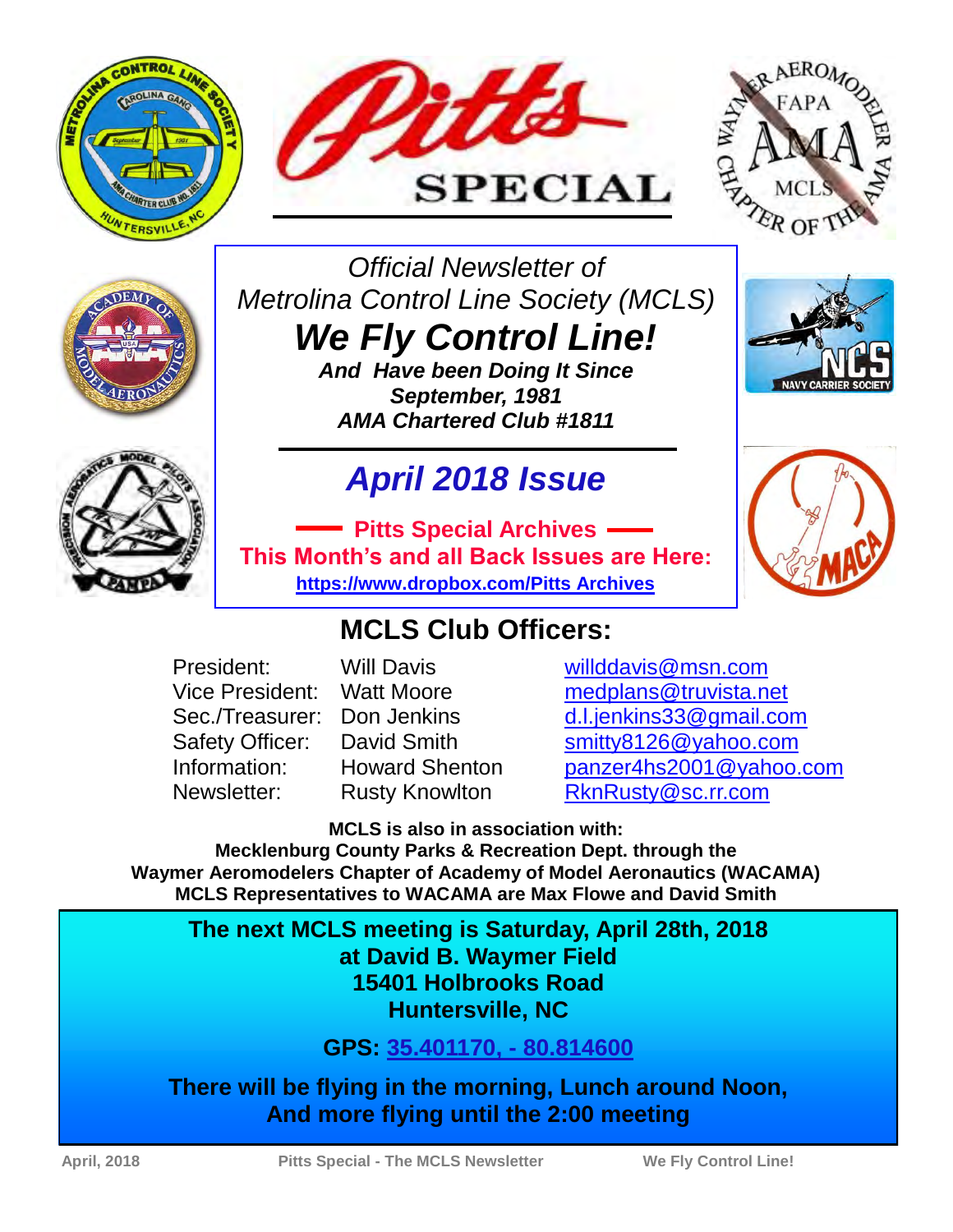Note to our readers

Most of our readers did not receive their March copy of the Pitts Special. We had an e-mail malfunction while sending it out. I hope we have it resolved now, because there was a multi-part article on trimming a stunt ship, which is pretty good reading. Part two will be in this month's issue, and I have provided a link to last month's Pitts. There is also a flight report with video entertainment from the February meeting at Watt Field.

The link to the [March issue](https://www.dropbox.com/s/fu0g1157l830pfd/3-March%202018.pdf?dl=0C:/Users/Rusty/Documents/1_Holleys%20Documents) The link to the whole [Pitts archive d](https://www.dropbox.com/sh/b66ijo7zsvrfqp9/AAD5XUYeMXHoTDgtKsajRThNa?dl=0)ating back to 2015

Depending on your bandwidth, it may take a minute or so for all the pages of any of these documents to download to your system.

Sorry for the inconvenience, Rusty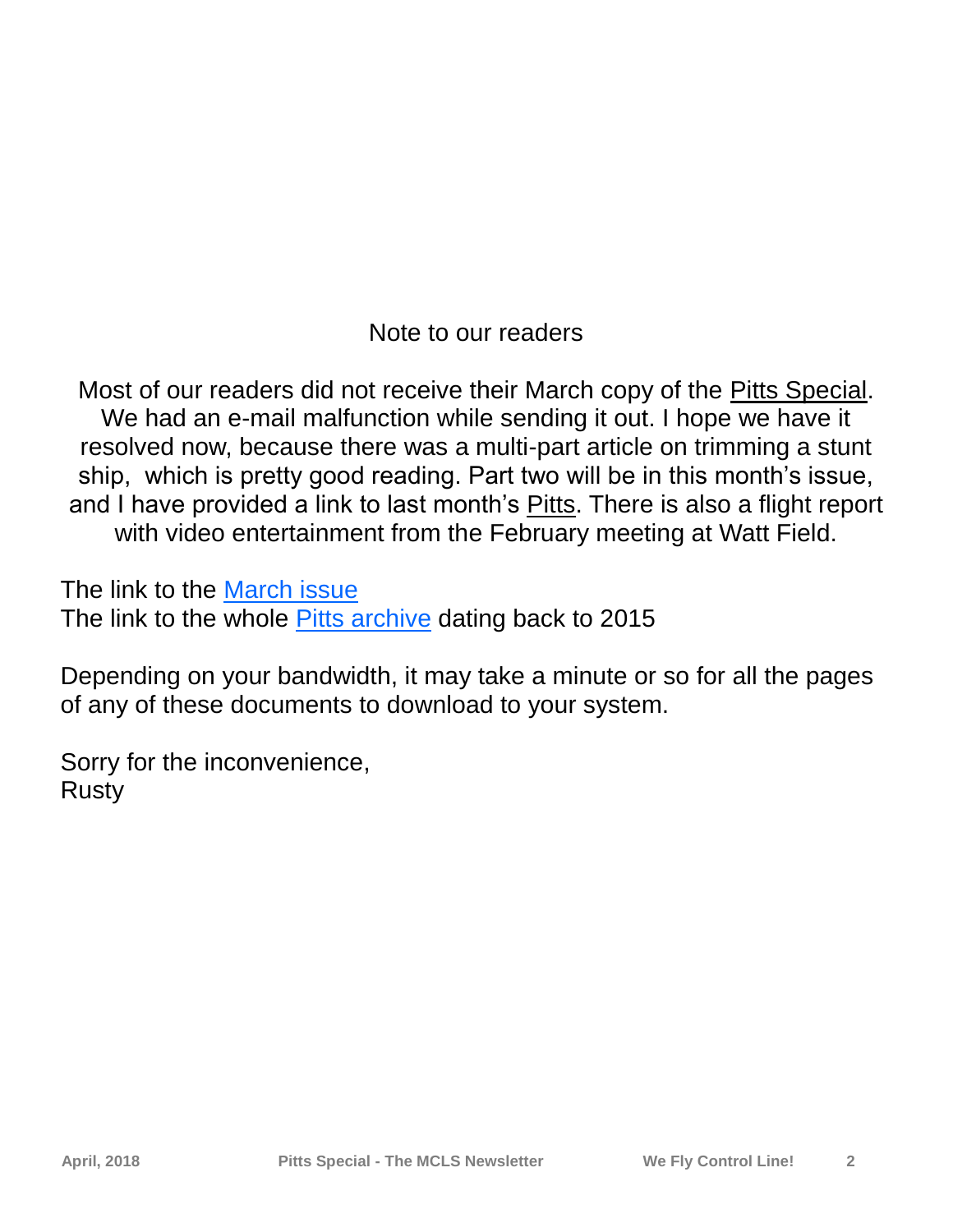# Carolina Classic

### **Control Line Contest**

May 4, 5 and 6, 2018 Stunt, Combat, Navy Carrier

Waymer Flying Field. 15401 Holbrooks Road Huntersville, NC 28078

ENTRY FEES Each Event Open \$10.00 (\$30 Max) Jr./Sr. \$5.00 (\$15 Max). Control Line flying on Two Paved Circles and One Grass Circle, Combat and Carrier circles are on two grass circles at the end of R/C Runway. Large Pavilion with picnic tables for Contestants & Spectators.

> Lunch available on Saturday at noon break NO PARKING IN THE PAVILIAN AREA No Appearance Points . No BOM, All PAMPA & AMA Rules Apply. **STUNT Registration at the Shelter COMBAT & CARRIER Registration at each event site** All Circles open for practice THURSDAY & FRIDAY.. May 4 & 5 all day

Friday. May 4: Fri. 1/2 A Combat (.061 plain bearing ok) 4:00 PM start Judges Clinic 4:00 PM to 6:00 PM ... open to all

Saturday . May 5 : Registration 9:00 am .. Stunt Pilots Meeting 9:45 AM

- \* Stunt OTS, N-30, Profile Stunt 10:00 AM Start
- **\* Basic Flight** 12:00 Noon Start
- \* Navy Carrier Class I & II Glow & Elect, Profile Glow & Elect, 15, Nostalgia I, II & Profile, 9:00 AM Start
- \* Combat -Speed Limit & 1/2a 9:00 AM pilots Meeting

Sunday . May 6 : Registration 8:00 am.. Stunt Pilots Meeting 8:45 AM \* PAMPA - Beginner., Intermediate, Advanced, & Expert. 9:00 AM Start Combat & Carrier if needed to finish TBD by ED's

**CONTACTS** (for event rules) Hotel Info / map by request Will Davis --(CD) willddavis@msn.com James Duckworth ---(Admin) colduck@netzero.net Will Davis ---(ED Stunt) willddavis@msn.com David Smith ---(ED Carrier) smitty8126@gmail.com **April, 2018 Pitts Special - The MCLS Newsletter We Fly Control Line! 3**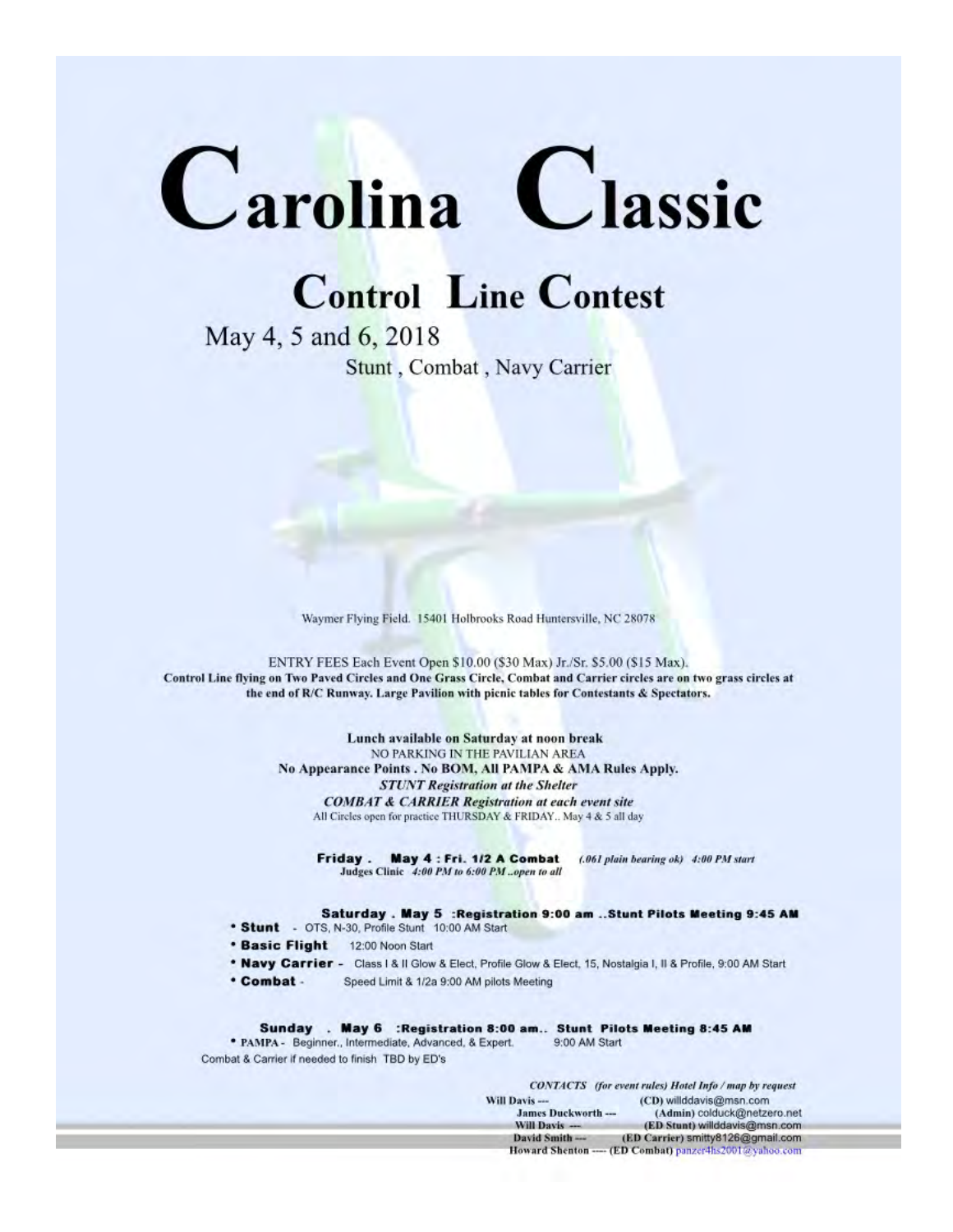

### **April, 2018**

*By Will Davis* 

The MCLS March meeting at Huntersville was not the perfect mild March weather that we had hoped for, and we were alone at the field with a gray sky threatening rain. The Flying Aces R/C club had cancelled their fun fly that day due to the weather too. We normally skip the first two months of flying at our meetings in Huntersville and meet at the home of Watt Moore for better weather and a hearty hot meal. Watt's meeting in February it was 78° and much more like Spring. The March meeting in H'ville started out promising with cool weather and spotty drizzle, no sun, and a mild steady unchanging breeze. Quite bearable and almost stunt heaven. It was perfect for trimming, getting the motor runs dialed in, and setting lines and handle spacing. I got 8 full pattern flights on the Supertigre .60 powered model that David Smith will be flying this season. It's an Allen Brickhaus design Encore with a proven contest history, and is now seeing new life in Advanced PA. David placed third in Advanced PA last October and has eyes set on getting his name engraved on the Ringo Trophy in October.

The Tom Lay ST 60 really performs well. I have been flying electric for the most part for the past 3 years and it was great to feel the big Tigre's power through the pattern. The Encore setup includes 6 ounces of Power-Master 10/22, a custom made metal uniflow tank on muffler pressure, a Thunderbolt RC long plug, a Bolly 13- 6 prop, 62' x .018" lines eyelet to eyelet, .305 venturi, ST NVA, Tom Lay Tube Muffler, and a Smith Brothers CF handle, This is the same setup that I ran for years on my Sky Dancer from 1996, and then on the Purolator Special # 21.

But, back to the stunt heaven morning and on to the meeting... as the morning wore on, lunch-time brought unseasonably bad weather with some sleet and rain showers and bone chilling blustery winds. By the end of the official club business everyone was cinched up as tight as possible with all the winter clothes they were lucky enough to have had stowed in their cars. My teeth hurt from chattering, and when we finally called an end to the meeting you never saw people jump in their cars so fast and get the heck *Outta'* there! *WhoooBuddy!!!* that was some kinda' *miserable cold!*

#### **Samantha Hines:**

2018 Junior Member of the US F2B team, Samantha Hines visited David B. Waymer field for a week of

practice leading up to the World Championships in Landres France. Samantha will represent the U.S. in F2B (Control Line Aerobatics) and needed to get a little south of the home in Michigan to enjoy some warmer weather and better conditions. Samantha and her father Steve spent a week flying, trimming, and getting a few bugs worked out to help her prepare for the week in France. We are honored to have Samantha choose our great facility to use as a practice site.





This use of our field for such a high level of competition training shows what many years of dedication from Modelers and the commitment from Mecklenburg County Parks and Recreation Department, and a long term partnership with the county can achieve. Many clubs have asked me what it takes to have a facility like we have, and my usual answer is years of hard work from all clubs involved and a good relationship with the parks Department.

**Continued on next page**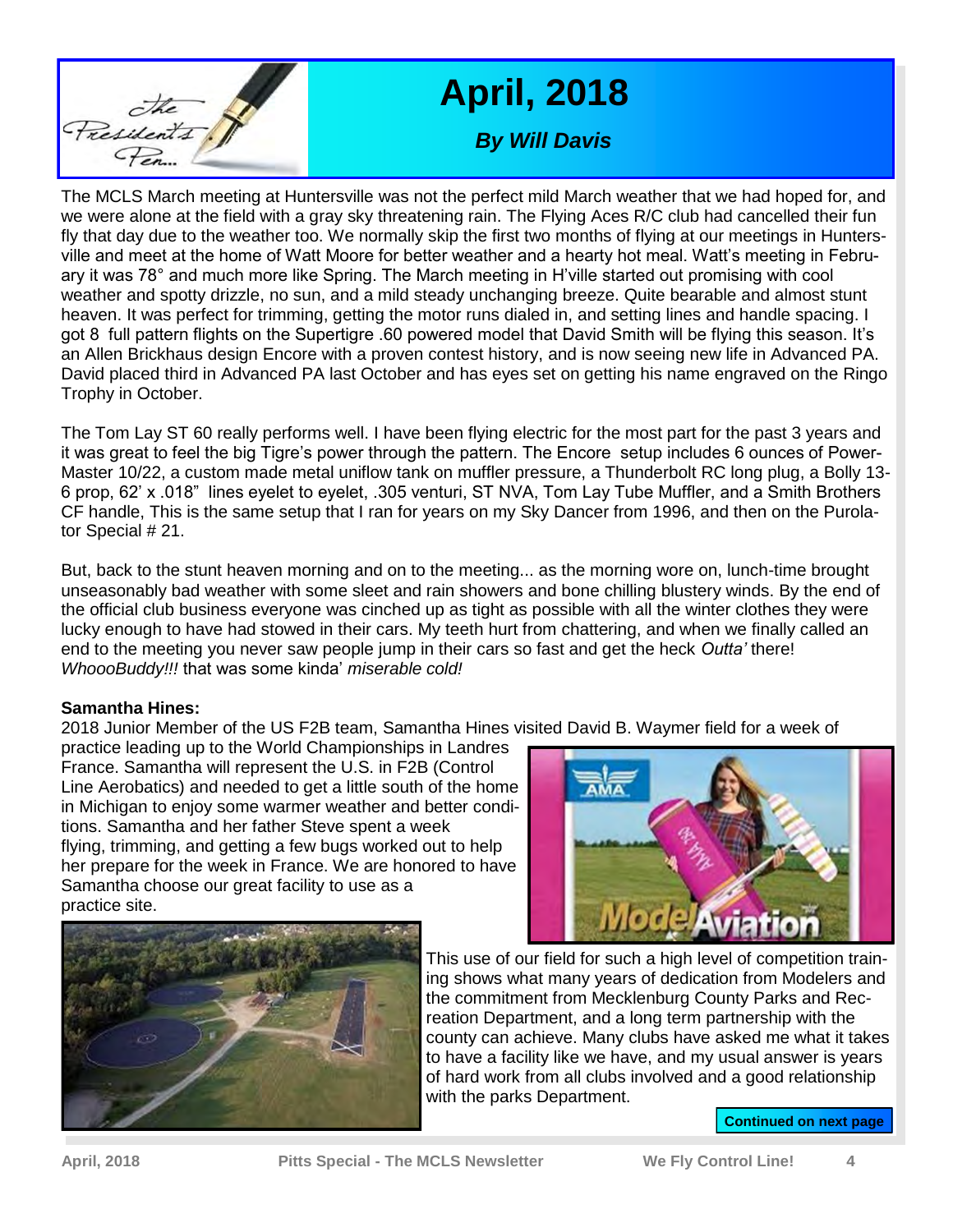#### **Park Department News**:

There has not been a formal meeting with the county over the past month, The members of the WACAMA keep in touch with each other thru e / mails and phone calls to keep everyone updated on issues .

The WACAMA website, WACAMA.COM, has been updated with a join/renew option to purchase a park pass and applications to join MCLS or FAPA.

MCLS has a web site that is linked through the WACAMA Web site. <MCLS.WACAMA.COM>

#### **Member News:**

John Gibson is home recovering, He was at the field a couple times over the past month. He is doing better but has a long road to recovery in front of him. Give John a call to wish him well. If you need his number just call me.

#### **Club News:**

We will head to Joe Nall Week the Saturday following the Huntersville Contest. This is the Second leg of our Triple Crown Event. Same rules as last year, anyone that wins all Expert Classes in PA at Huntersville (spring contest), Joe Nall, and Brodak will be awarded the *MCLS Triple Crown Trophy* at the Brodak Fly-In. Some have said it cannot be done, but just like the Triple Crown in Horse racing, it can be done, it will not be easy, it will take a special competitor with all of the stars lining up to accomplish this..

#### **Contest prep:**

Preparations for the May Huntersville contest is still in full swing , a few items that need to be discussed at the April 28 meeting .If anyone wishes to learn how to judge PA , We have a judging Clinic on Friday for new and Experienced judges.

- Grass Cutting Will & Max
- Field Pits set up, Cones, Tape Watt
- Porta Johns service Max & David
- Parking
- Tables for vendors In Storage
- Score sheets for flights Howard & Will
- Trophies Will
- Scoreboards and Tally Sheets Howard
- Tabulators Duck / Holley / Lynn Malin
- Registration Duck
- Runners Kyle & **...Volunteers Needed**
- Judges
- Food / Chips Will & Wayne
- Drinks Will
- Posting for field Closure Will. Do At April Meeting
- Combat needs Howard
- Carrier Needs David
- Special Awards Will

We will do some maintenance on the field on the 28th of April, so come early to help out. Fire-ant control, weed removal, and minor tree trimming are scheduled, along with plenty of flying.



#### **Continued on next page**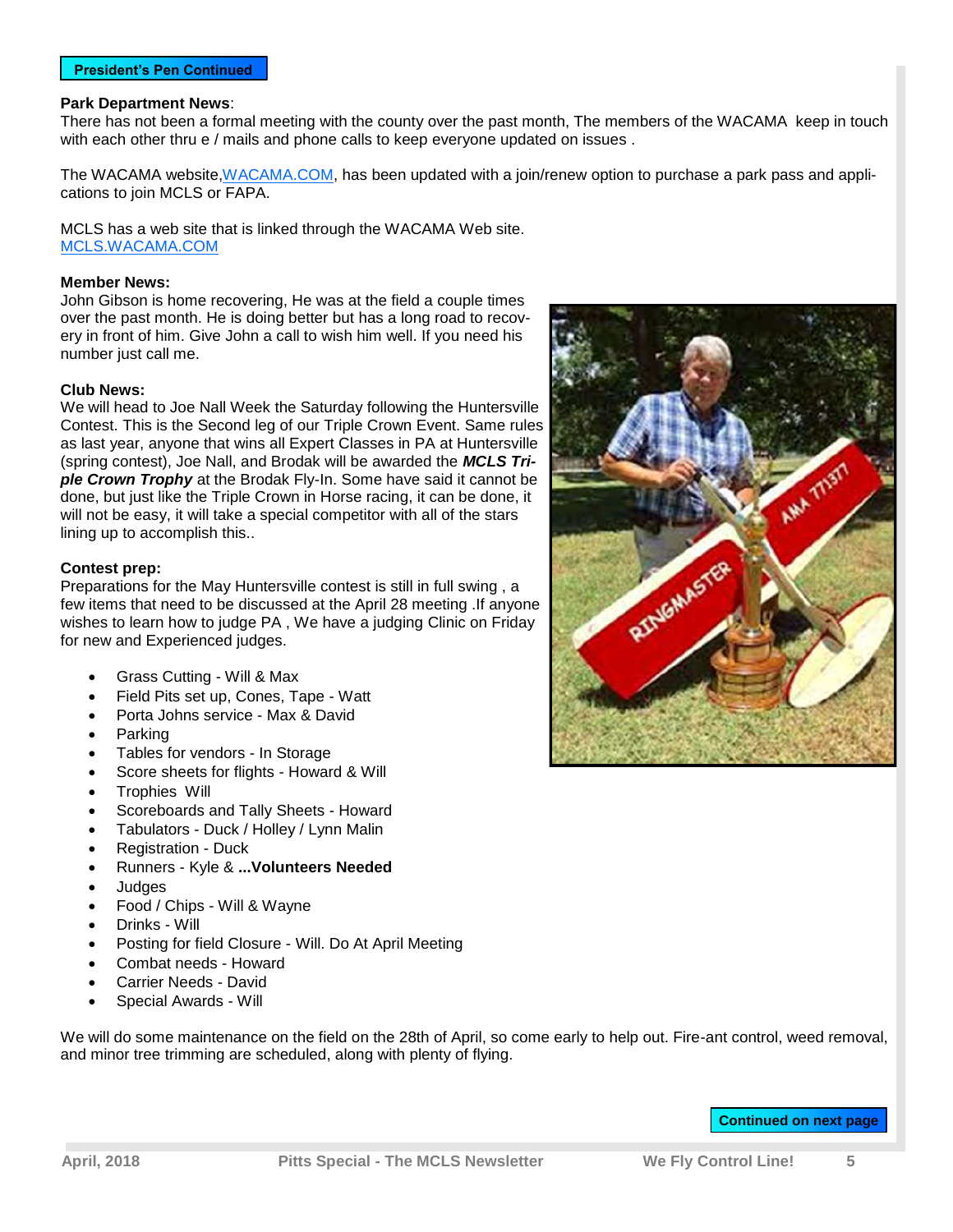#### **Upcoming Events:**

#### **April**

April 28 MCLS Club Meeting Huntersville

#### **May**

May 4, 5 & 6 2018 Carolina Classic - Huntersville Contest<br>May 12 to 19 2018 Joe Nall Week May 12 to 19 2018 May 18 & 19 2018 Joe Nall Stunt Contest

#### **June**

June 11-16 2018 Brodak Fly-In

#### **July**

 June 30 –July 1 Jenn Fedorick Memorial. .. Bernie Suhamski .. Hazleton Penn July 8 -14 July AMA Nationals Stunt /Carrier

#### **August**

 Atlanta Contest .. August 4, 5 Tom Dixon Paducah Kentucky Contest…August 18,19 Charlie Reeves

#### **September**

KOI Sept 14-16 Gene Martine

#### **October**

October 19,20 & 21 2018 Carolina Criterium Contest Huntersville

#### **Club Meeting:**

The Next Meeting of MCLS will be Saturday April 28, 2018 at the David B. Waymer flying field in Huntersville NC. We will fly some, break for lunch around Noon, and fly before the meeting at 2:00.

**Keep on Keeping on!**  *Will Davis President -* **MCLS**

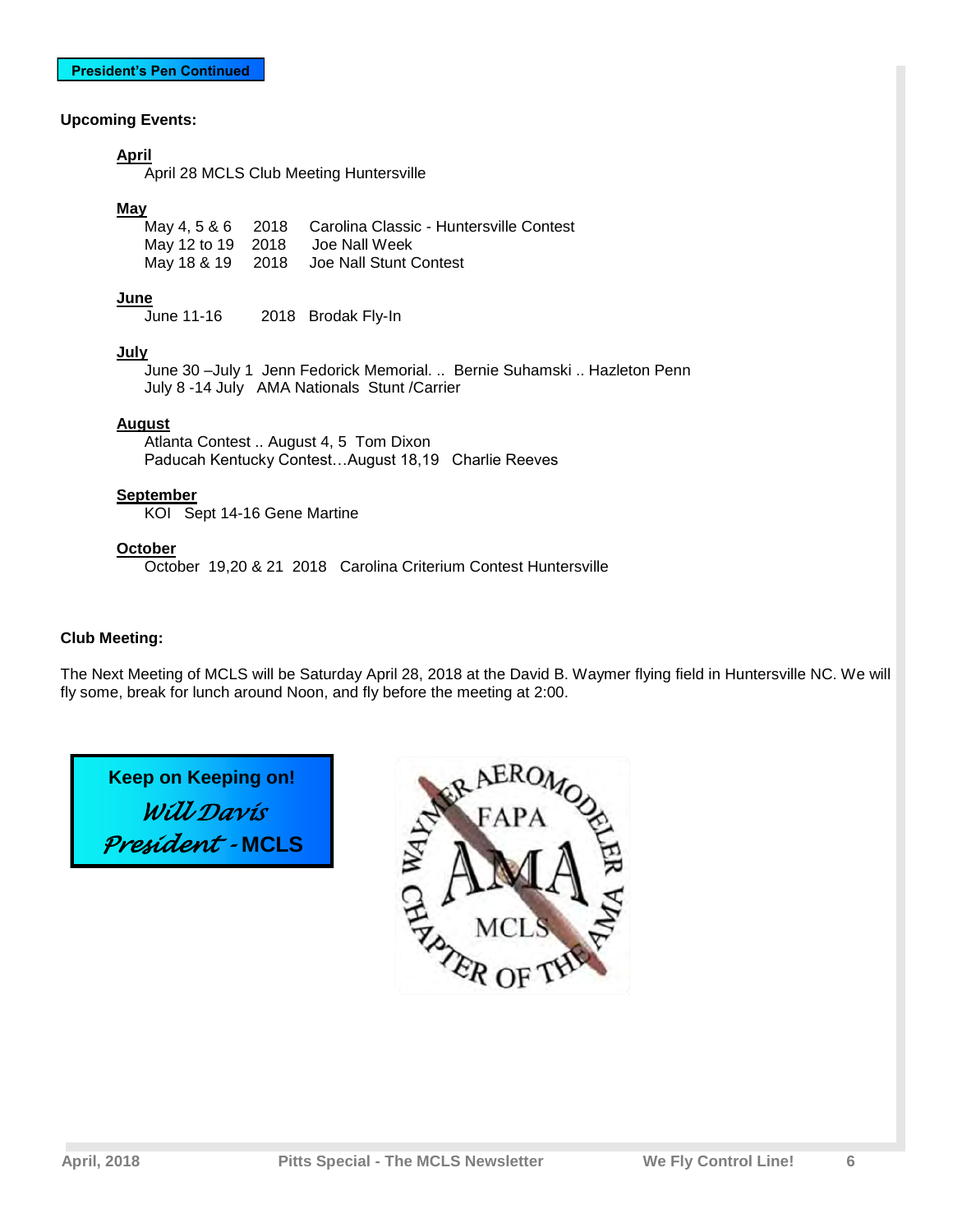#### **Contributions from our subscribers**

#### **This article by an unknown author was submitted by Will Davis**

 This is a lengthy article, so it will be posted in 3 parts. To read part 1 in last month's Pitts Special, **[Click Here](https://www.dropbox.com/s/fu0g1157l830pfd/3-March%202018.pdf?dl=0)** and you'll find it on page 5.

#### **Functions of trim adjustments - Part 2**

#### **Roll/Yaw adjustments**

Tip weight: primarily affects the ROLL axis More tip weight than necessary rolls airplane away from you, which, VERY APPROXIMATELY directs the lift vector away from you, and gives you more line tension. Too much and it pulls hard, but the line tension varies a lot, too, and the airplane oscillates in roll (hinging). Adjust to keep roll angle at zero through maneuvers.

Rudder offset (fixed/ground adjustable): primarily affects the YAW axis, although yaw and roll are very strongly coupled. Set the \*equilibrium\* yaw angle, or the yaw angle at which the airplane flies in steady level flight. In my opinion, the goal is to set the equilibrium yaw angle to zero.

Rudder offset (in-flight variable - "Rabe Rudder"): pitching the airplane while having a big prop up front, spinning at goodly RPM, causes the airplane to want to yaw "nose-out" on inside maneuvers, and "nose-in" on outside maneuvers. This cannot be fully corrected by a fixed/adjustable rudder. So Al Rabe figured out to hook the rudder to the elevator, so it moves to give more left rudder on insides, and more right rudder on outsides. Usually, it needs to be asymmetrical, moving a lot more right than left (for reasons that might or might not be obvious).

Note that the purpose is most emphatically NOT to make the airplane yaw nose-in or nose-out, in fact it's to prevent the nose from yawing in or out by providing a compensation that counteracts the precessional torques.

If you adjust it right, it compensates well for the precessional effects. Al's worked well. Problem seems to be that unless you are an absolute expert-level trimmer you will not get it adjusted correctly and, given that it's a very powerful feature, it is almost always overdone and causes more issues than it solves. This includes many "name" experts.

Flap "tweak": primarily affects the ROLL axis. Bend the flap horn for a ground-fixed "aileron effect" to make roll angle identical with positive and negative accelerations (Gs).

Leadout adjustment: primarily affects the YAW axis, but cannot be separated from rudder adjustment. I use the leadouts to take out \*transient\* effects, so that the leadouts and the equilibrium yaw angle are \*complementary\*.

Too far aft, and you a lot of line tension in level flight, but lose it overhead. Too far forward, and the airplane noses in at every control input and loses line tension.

The leadout position is related to the center-of-gravity. For my purposes, the "baseline" leadout position can be calculated using the computer program "LINEII" downloadable from Pete Soule's website. The position calculated this way is the position that corresponds to the "0 yaw angle" ideal.

Others use the leadout position to create "opposing forces" so that they have a rather large equilibrium yaw angle, and then overcome the ill effects overhead by forcing the nose back in with a forward leadout position. This creates yaw, roll, and (because the line tension changes when yawing and rolling) pitch transients.

Differential flap area: This "adjustment" primarily affects the roll axis. It exists to compensate for an interesting observed effect - that sometimes it looks like you need less tip weight to do a square corner than a round corner, and less tip weight to do a round corner than to fly level (all assuming 0 roll angle). Folklore says this is so you can "carry more tip weight", which is vaguely correct if you only see things in "binary". It's really because of aerodynamic asymmetry effect (even if you have equal-span wings) of flying in a circle.

Wing asymmetry: this "adjustment" primarily affects the roll axis. It was originally envisioned as "using the fuselage/engine as tipweight", which, once again, is vaguely, notionally, correct. In fact you are attempting to line up the lateral CG position with the lateral center of pressure. 1/2-3/4" is about right, more leads to less tipweight, but more likelihood of needing a lot of differential flap area. That's because everybody just moved the wing off center and left the tail right down the middle!

Wing fences/drag tabs/drag vanes - other ways of doing various things. Never seemed to prove useful over the long haul, sometimes useful for specific problems, I don't think it's worth going into at this point.

**Next Month:** Pitch Adjustments and a basic summary of trimming

**[Click Here](https://www.dropbox.com/s/g8yukwtrbfsso4o/Functions%20of%20trim%20adjustments.docx?dl=0)** to download and/or read the article in its entirety.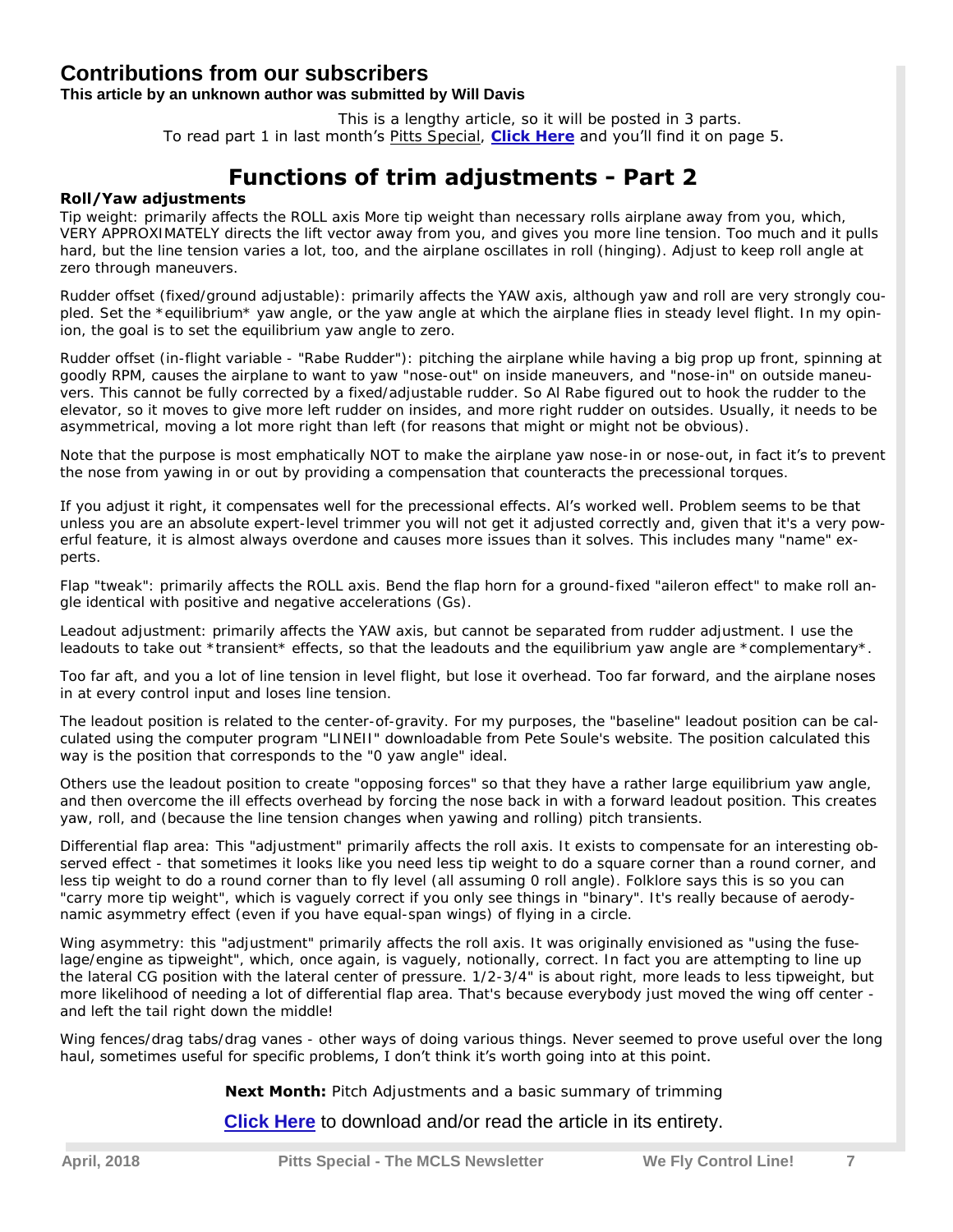#### **The Editor's Sandbox**

It's been a long winter for everybody. Everything from the cold bleak weather, cold and flu season, and even broken bones for Holley and myself. Mercy! It seems like most of my friends were sick with varying degrees of one plague or another and cabin fever had set in something awful. But to my amazement, every year, some way, some how, we emerge at the other end and spring finally comes. Nothing like fresh air, sunshine, and exercise to refresh one's soul. And contest season is only a couple of weeks away. The season where almost no one has flown a pattern or a combat match since October, and anything is possible.

In February at Watt's field Will Davis coerced me onto a barstool and put a handle in my hand to fly m y first flight of the new year while he turned me round and round. At was uplifting to say the least. Then Steve Hines told me on our weekly video show he wanted to come south to get Samantha some good weather to practice in for her trip to the World Championships in France this July. I mentioned it to Will at our March meeting, and he arranged for them to use our club field at Huntersville.

They came down in April to find warmer weather, but wind that was picking up gravel in the parking lot. She still got some handle time on her practice plane, and Thursday turned out to be a nice flying day. I drove up to H'ville to meet them at the field only to find Steve working on a gutted engine from Sam's Vector. When he got it back together, I figured I could do some practice judging if she was okay with it. She was, and I was excited to get to see this world-class Expert young woman fly. But after her takeoff and reverse wingover, entering the three inside loops, the motor crapped out. They were out of resources and Samantha's week of practice ended just like that.

I'd thrown my old Shoestring from my Beginner days in the car and offered it to Sam, but she declined. But now was my chance to try and fly on my own two feet for the first time. I had preflighted the airframe, flushed the tank, and burped the Max-S before lunch, so what the heck, gotta try sometime. So I chucked my walking stick aside and Steve rigged up the plane for me and did all the footwork. I was dubious, having no handle time since the middle if October and not even sure if I could turn circles. I'd not even done any dry-flying in the house.

After 2 years of hanging in the shop, it needled a little funky, but we'd short-tanked it, so I went on out to the handle and waved it off. It took off like a rocket as I roller-coastered it for a lap before I finally relaxed and leveled it out. She must have been flying 4 second laps but surprisingly I felt no pain and was balancing pretty well as the trees and clouds zoomed by. Hotdamn, I was flying again, *Yaaaazoo*! I started getting a little dizzy, so I stood still and did some long 180 degree lazy 8s. Then some loops and about 5 laps inverted. More lazy 8s and loops, inside and outside. I dared not try any balance-challenging wingovers or the like, but I had no problems with the simple stuff. I was getting about ready for it to suck air and it did finally burp in a loop, so I leveled out and flew laps... and got a touch of dizziness. I didn't want to do anymore 8s over the tarmac, but I finally had to, and just when it was in the worst attitude for it to happen, it shut off and the lines collapsed. Crap! I have not even tried walking backwards, much less trotting backwards. No way I was ever going to catch it. But reflexively I trotted 4 or 5 steps backwards and it hooked up just in time for me to grease in a no-bounce rolling landing. *WhoooHoo!* I did it!

Three weeks earlier, I was still having occasional 3 day stretches when I could not walk without a cane, and wondering if that was as good as it would ever be. Three weeks from that day I'd be entering a contest, and I think there's a chance I'll be able to fly a pattern for the judges. Maybe I'll get some of tat spring luck. Yet another "Rusty Come-Back" story. How 'bout that! These "I'm Back!" stories are coming more often than I'd like, but I'll take it. If I can't fly, Maybe I'll try some judging. I've actually had some training. Just please, let me try it on the Beginners, Lol… Please?

I didn't get a camera on my flight that day, but here's the old Shoestring with my buddy Ron Cribbs from Oklahoma flying it out at Fort Jackson a couple of years ago. The Max-S .35 is a sweet engine. Check out the 4-2 break on this old baby.

See y'all in Stuntersville, Rusty

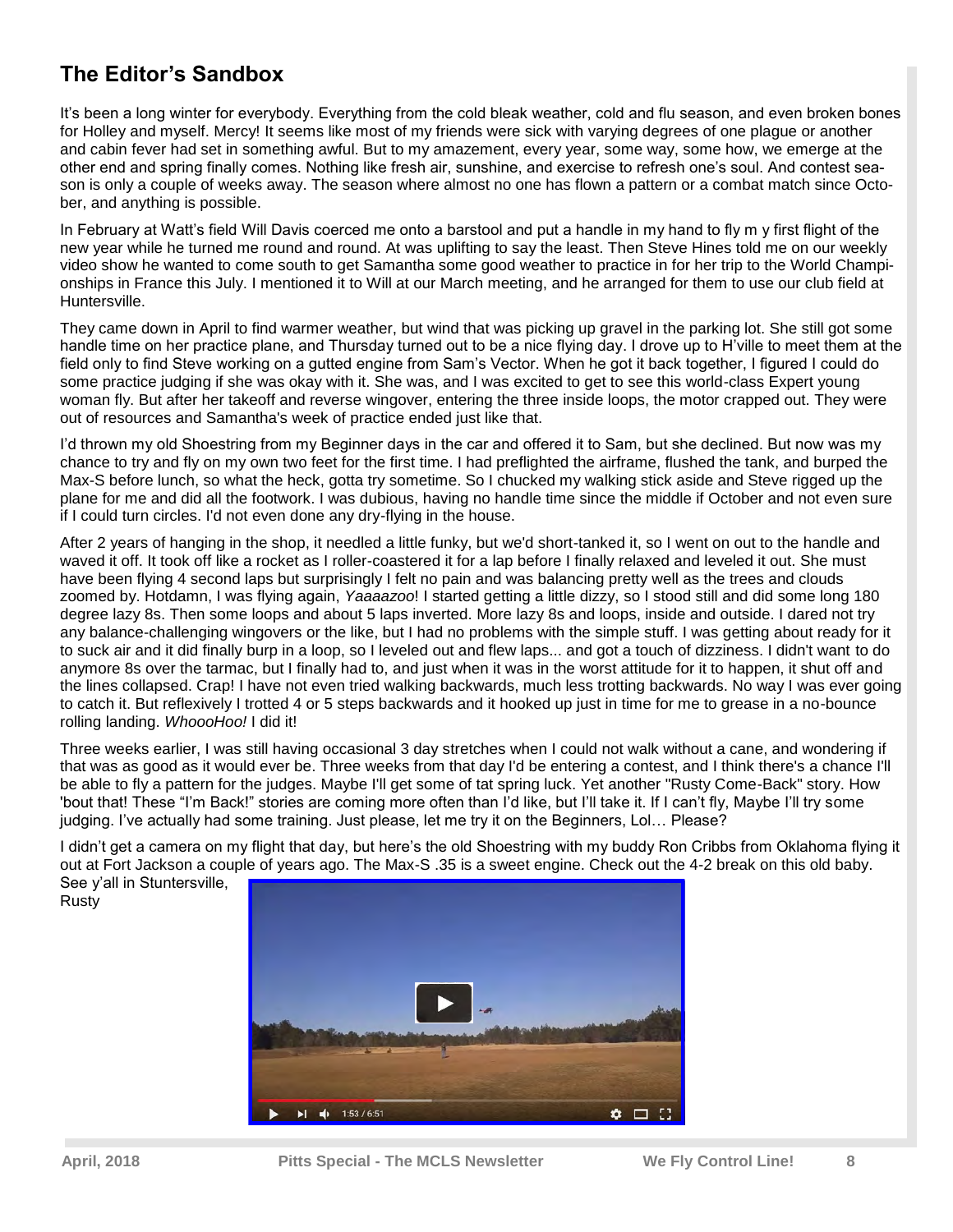|                     |   |                            |                         |                         |                                 |                         |                                                                 |                                   |                                              |                |                                     |                |     |                                                          |                    |                                            |    |                |                                                                                      |     |                            | 2018 - METROLINA CONTROL LINE SOCIETY - 2018<br>MEETINGS, CONTROL LINE CONTESTS / INTERESTS & HOLIDAYS |        |      |         |     |     |                                    |                         |    |                  |                 |          |     |            |         |                |
|---------------------|---|----------------------------|-------------------------|-------------------------|---------------------------------|-------------------------|-----------------------------------------------------------------|-----------------------------------|----------------------------------------------|----------------|-------------------------------------|----------------|-----|----------------------------------------------------------|--------------------|--------------------------------------------|----|----------------|--------------------------------------------------------------------------------------|-----|----------------------------|--------------------------------------------------------------------------------------------------------|--------|------|---------|-----|-----|------------------------------------|-------------------------|----|------------------|-----------------|----------|-----|------------|---------|----------------|
| Legend              |   |                            |                         | <b>Holidays</b>         |                                 |                         |                                                                 |                                   |                                              |                |                                     |                |     |                                                          |                    | MCLS Activities (Meetings, Contests, Ect.) |    |                |                                                                                      |     |                            | <b>Control Line Contests or of interest</b>                                                            |        |      |         |     |     |                                    |                         |    |                  |                 | Updated: |     | 31-Dec-17  |         |                |
| Mo / Day<br>Weekend |   | Sun Mon                    |                         | Tue Wed                 | Thr                             | Fri                     | Sat<br><b>1st</b>                                               |                                   | Sun Mon                                      | Tue            | Wed                                 | Thr            | Fri | Sat<br>2nd                                               |                    | Sun Mon                                    |    | Tue Wed Thr    |                                                                                      | Fri | Sat<br>3rd                 | Sun                                                                                                    | Mon    |      | Tue Wed | Thr | Fri | Sat<br>4th                         |                         |    |                  | Sun Mon Tue Wed | Thr      | Fri | Sat<br>5th | Sun Mon |                |
| 2018                |   |                            | $\overline{\mathbf{2}}$ | $\overline{\mathbf{3}}$ | 4                               | 5                       | $6\phantom{.0}$                                                 | $\overline{1}$                    | 8                                            | 9              | 10                                  | 11             | 12  | 13                                                       | 14                 | 15                                         | 16 | 17             | 18                                                                                   | 19  | 20                         | 21                                                                                                     | 22     | 23   | 24      | 25  | 26  | 27                                 | 28                      | 29 | 30               | 31              |          |     |            |         |                |
| January             |   | <b>New</b><br>Years<br>Day |                         |                         |                                 |                         | Tripp<br>Tree                                                   | Frosy Dog Electric fly in         |                                              |                |                                     |                |     | Allan Brickhuse<br><b>Memorial Dinner</b><br>Gastomia NC |                    |                                            |    |                | 6:00pm<br>Market Street Resturant                                                    |     |                            |                                                                                                        |        |      |         |     |     | NO.<br>Mtg                         |                         |    |                  |                 |          |     |            |         |                |
|                     |   |                            |                         |                         |                                 | $\overline{\mathbf{2}}$ | $\mathbf{3}$                                                    | 4                                 | 5                                            | 6              | $\overline{\phantom{a}}$            | 8              | 9   | 10                                                       | 11                 | 12                                         | 13 | 14             | 15                                                                                   | 16  | 17                         | 18                                                                                                     | 19     | 20   | 21      | 22  | 23  | 24                                 | 25                      | 26 | 27               | 28              |          |     |            |         |                |
| February            |   |                            |                         |                         |                                 |                         |                                                                 |                                   |                                              |                |                                     |                |     | Swap<br><b>Mee</b><br>Pem                                |                    |                                            |    | Valentines Day |                                                                                      |     |                            |                                                                                                        |        |      |         |     |     | <b>MCLS</b><br>At<br>Watts         |                         |    |                  |                 |          |     |            |         |                |
|                     |   |                            |                         |                         | 1                               | $\overline{2}$          | 3                                                               | $\overline{4}$                    | $\sqrt{5}$                                   | 6              | $\tau$                              | 8              | 9   | C.<br>10                                                 | 11                 | 12                                         | 13 | 14             | 15                                                                                   | 16  | $\overline{17}$            | 18                                                                                                     | 19     | 20   | 21      | 22  | 23  | 24                                 | 25                      | 26 | 27               | 28              | 29       | 30  | 31         |         |                |
| March               |   |                            |                         |                         |                                 |                         | S/E Model<br><b>Show</b><br><b>Swap Meet</b>                    |                                   |                                              |                |                                     |                |     |                                                          |                    |                                            |    |                |                                                                                      |     | <b>St. Patrick's Day</b>   |                                                                                                        |        |      |         |     |     | <b>MCLS</b><br>At<br><b>Htrsvl</b> |                         |    |                  |                 |          |     |            |         |                |
|                     |   |                            |                         |                         |                                 |                         | Perry Ga.                                                       | 1                                 | $\overline{\mathbf{2}}$                      | 3              | 4                                   | 5              | 6   | $\overline{1}$                                           | 8                  | 9                                          | 10 | 11             | 12                                                                                   | 13  | 14                         | 15                                                                                                     | 16     | 17   | 18      | 19  | 20  | 21                                 | 22                      | 23 | 24               | Q5              | 26       | 27  | 28         | 29      | 30             |
| April               |   |                            |                         |                         |                                 |                         |                                                                 |                                   |                                              |                |                                     |                |     |                                                          |                    |                                            |    |                |                                                                                      |     |                            |                                                                                                        |        |      |         |     |     | <b>MCLS</b><br>At<br><b>Htrav</b>  |                         |    |                  |                 |          |     |            |         |                |
|                     |   |                            |                         | $\overline{\mathbf{c}}$ | 3                               | 4                       | $5\phantom{.0}$                                                 | $6\overline{6}$                   | $\overline{1}$                               | 8              | 9                                   | $10\,$         | 11  | 12                                                       | 13                 | 14                                         | 15 | 16             | 17                                                                                   | 18  | 19                         | 20                                                                                                     | 21     | 22   | 23      | 24  | 25  | 26                                 | $\overline{\mathbf{z}}$ | 28 | 29               | 30              | 31       |     |            |         |                |
| May                 |   |                            |                         |                         |                                 |                         | 2018 Contest<br>Carolina Classic<br><b>Stunt, Carrier &amp;</b> |                                   |                                              |                |                                     |                |     |                                                          | Moth<br><b>HTS</b> |                                            |    |                | Joe Nall FUN-FLY Triple Tree<br>Aerodrome, Woodruff, SC<br>Open Flying & CL Training |     |                            |                                                                                                        |        |      |         |     |     | <b>Memorial Day</b><br>Weehend     |                         |    |                  |                 |          |     |            |         |                |
|                     |   |                            |                         |                         |                                 |                         | Combat<br>$\mathbf{2}$                                          | $\overline{\mathbf{3}}$           | 4                                            | 5              | $6\phantom{.0}$                     | $\overline{7}$ | 8   | 9                                                        | 10                 | 11                                         | 12 | 13             | 14                                                                                   | 15  | 16                         | 17                                                                                                     | 18     | 19   | 20      | 21  | 22  | 23                                 | 24                      | 25 | 26               | 27              | 28       | 29  | 30         |         |                |
| June                |   |                            |                         |                         |                                 |                         |                                                                 |                                   |                                              |                |                                     |                |     |                                                          |                    |                                            |    |                | <b>BRODAK Carmichaels, PA</b><br>Stunt, Racing, Carrier, Combat & Scale              |     |                            | Fathera<br>Day                                                                                         |        |      |         |     |     | <b>MCLS</b><br>At<br>Htrsv         |                         |    |                  |                 |          |     |            |         |                |
|                     | 1 | $\overline{\mathbf{c}}$    | 3                       | ч                       | 5                               | $6\phantom{.0}$         | $\overline{7}$                                                  | 8                                 | $\overline{9}$                               | 10             | 11                                  | 12             | 13  | 14                                                       | 15                 | 16                                         | 17 | 18             | 19                                                                                   | 20  | 21                         | 22                                                                                                     | $23\,$ | $24$ | 25      | 26  | 27  | 28                                 | 29                      | 30 | 31               |                 |          |     |            |         |                |
| July                |   |                            |                         | 4th of July             |                                 |                         |                                                                 |                                   | 2018 US Nationals at Muncle, In. July 6 - 14 |                |                                     |                |     |                                                          |                    |                                            |    |                |                                                                                      |     |                            |                                                                                                        |        |      |         |     |     | <b>MCLS</b><br>At<br><b>Duck</b>   |                         |    | <b>2018 Nats</b> |                 |          |     |            |         |                |
|                     |   |                            |                         |                         |                                 |                         | Scale 6th - 8th                                                 |                                   |                                              |                | Stunt - Combat - Carrier 8th - 14th |                |     |                                                          |                    |                                            |    |                |                                                                                      |     |                            |                                                                                                        |        |      |         |     |     |                                    |                         |    | 30th - Aug 3     |                 |          |     |            |         |                |
| August              |   |                            |                         |                         | $\overline{2}$<br>2018 US Nats. | 3                       | 4                                                               | 5                                 | 6                                            | $\overline{1}$ | 8                                   | 9              | 10  | 11                                                       | 12                 | 13                                         | 14 | 15             | 16                                                                                   | 17  | 18                         | 19                                                                                                     | 20     | 21   | 22      | 23  | 24  | 25<br><b>MCLS</b>                  | 26                      | 27 | 28               | 29              | 30       | 31  |            |         |                |
|                     |   |                            |                         |                         | <b>Speed and Racing</b>         |                         |                                                                 |                                   |                                              |                |                                     |                |     |                                                          |                    |                                            |    |                |                                                                                      |     |                            |                                                                                                        |        |      |         |     |     | At<br>Htray                        |                         |    |                  |                 |          |     |            |         |                |
| September           |   |                            |                         |                         |                                 |                         |                                                                 | $\mathbf{2}$<br>Labor Day Weekend | $\mathbf{3}$                                 | 4              | 5                                   | 6              | 7   | 8                                                        | 9                  | 10                                         | 11 | 12             | 13                                                                                   | 14  | 15                         | 16                                                                                                     | 17     | 18   | 19      | 20  | 21  | 22<br>MCL3<br>Htrev                | 23                      | 24 | 25               | 26              | 27       | 28  | 29         | 30      |                |
|                     |   |                            |                         |                         |                                 |                         |                                                                 |                                   |                                              |                |                                     |                |     |                                                          |                    |                                            |    |                |                                                                                      |     |                            |                                                                                                        |        |      |         |     |     | 1/2A<br>Day                        |                         |    |                  |                 |          |     |            |         |                |
|                     |   | 1                          | $\overline{\mathbf{2}}$ | 3                       | 4                               | 5                       | 6                                                               | $\overline{I}$                    | 8                                            | 9              | 10                                  | 11             | 12  | 13                                                       | 14                 | 15                                         | 16 | 17             | 18                                                                                   | 19  | 20<br>2018Carolina         | 21                                                                                                     | 22     | 23   | 24      | 25  | 26  | 27                                 | 28                      | 29 | 30               | 31              |          |     |            |         |                |
| October             |   |                            |                         |                         |                                 |                         |                                                                 |                                   |                                              |                |                                     |                |     |                                                          |                    |                                            |    |                |                                                                                      |     | Stunt, Carrier &<br>Combat | Criterium Contest &                                                                                    |        |      |         |     |     |                                    |                         |    |                  |                 |          |     |            |         |                |
|                     |   |                            |                         |                         | 1                               | 2                       | 3                                                               | 4                                 | 5                                            | 6              | $\overline{1}$                      | 8              | 9   | 10                                                       | 11                 | 12                                         | 13 | 14             | 15                                                                                   | 16  | 17                         | 18<br><b>MCLS</b>                                                                                      | 19     | 20   | 21      | 22  | 23  | 24                                 | 25                      | 26 | 27               | 28              | 29       | 30  |            |         |                |
| November            |   |                            |                         |                         |                                 |                         |                                                                 |                                   |                                              |                |                                     |                |     |                                                          |                    |                                            |    |                |                                                                                      |     |                            | At<br>Htravl                                                                                           |        |      |         |     |     | <b>Thankagiving Weekend</b>        |                         |    |                  |                 |          |     |            |         |                |
|                     |   |                            |                         |                         |                                 |                         |                                                                 | $\overline{\mathbf{2}}$           | 3                                            | 4              | 5                                   | 6              | 7   | 8                                                        | 9                  | 10                                         | 11 | 12             | 13                                                                                   | 14  | 15                         | 16                                                                                                     | 17     | 18   | 19      | 20  | 21  | 22                                 | 23                      | 24 | 25               | 26              | 27       | 28  | 29         | 30      | 31             |
| December            |   |                            |                         |                         |                                 |                         |                                                                 |                                   |                                              |                |                                     |                |     |                                                          |                    |                                            |    |                |                                                                                      |     |                            |                                                                                                        |        |      |         |     |     | NO<br>Mtg                          |                         |    | Christmas        |                 |          |     |            |         |                |
| MCLS 2018 Calander  |   |                            |                         |                         |                                 |                         |                                                                 |                                   |                                              |                |                                     |                |     |                                                          |                    |                                            |    |                | 12/31/2017 10:43 PM                                                                  |     |                            |                                                                                                        |        |      |         |     |     |                                    |                         |    |                  |                 |          |     |            |         | 1 <sub>0</sub> |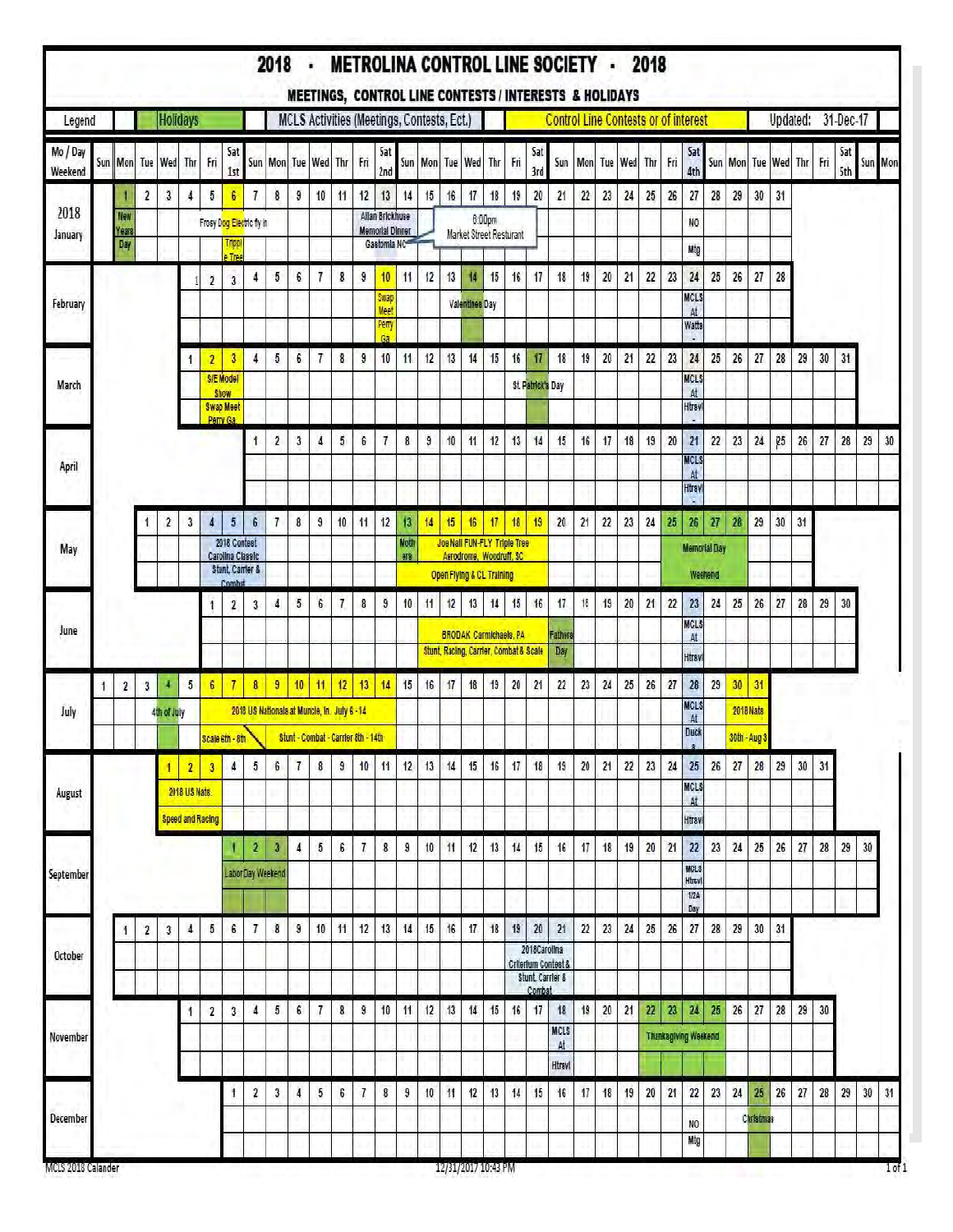| 11/29/2017                                                                                | <b>Metrolina Control Line Society</b><br><b>AMA Club # 1811</b><br>2018 Membership Application                                                                                                                                                                                                                                                  |
|-------------------------------------------------------------------------------------------|-------------------------------------------------------------------------------------------------------------------------------------------------------------------------------------------------------------------------------------------------------------------------------------------------------------------------------------------------|
| Name                                                                                      | AMA#                                                                                                                                                                                                                                                                                                                                            |
| Birthday (M D ?Y<br>Mo<br>Spouse / or?                                                    | Day (Y Year - optional if you want it known)                                                                                                                                                                                                                                                                                                    |
| Address                                                                                   |                                                                                                                                                                                                                                                                                                                                                 |
| City                                                                                      | Zip<br>State                                                                                                                                                                                                                                                                                                                                    |
| Home Phone                                                                                | Cell Phone                                                                                                                                                                                                                                                                                                                                      |
| email                                                                                     |                                                                                                                                                                                                                                                                                                                                                 |
| General Interests / Comment                                                               |                                                                                                                                                                                                                                                                                                                                                 |
| Control Line<br><b>Flying Interest</b><br>$50^{\circ}$<br>Membership <sup>®</sup><br>Dues | Stunt (St) ____ Combat (Cb) ____ Speed (Sp) ___<br>Sport (Sr)<br>Carrier (Cr) _____ Scale (Sc) _______ Racing (Ra)<br>JR/SR AMA Member or ASSOCIATE non flying member<br>\$20 INDIVIDUAL or non flying member wanting to support the club<br>\$25 FAMILY- Only if all members are flyers. Need seperate<br>applications for all family members. |
|                                                                                           | \$0 NEWSLETTER ONLY- MCLS Membership not required but we would like<br>your personnal information for our mailing list. AMA card not required                                                                                                                                                                                                   |
| Make Checks or Money Order Payable to:<br>Metrolina Control Line Society<br>Send to       | Please record the date on your current<br>AMA or MAAC (Canada)<br>MEMBERSHIP CARD                                                                                                                                                                                                                                                               |
| Don Jenkins<br>4042 River Oaks Road<br>Lake Wylie SC 29710                                | Month - Year<br>Ex: 01-2018<br>You must be an 2018 AMA member                                                                                                                                                                                                                                                                                   |
|                                                                                           | to fly with us at Waymer field                                                                                                                                                                                                                                                                                                                  |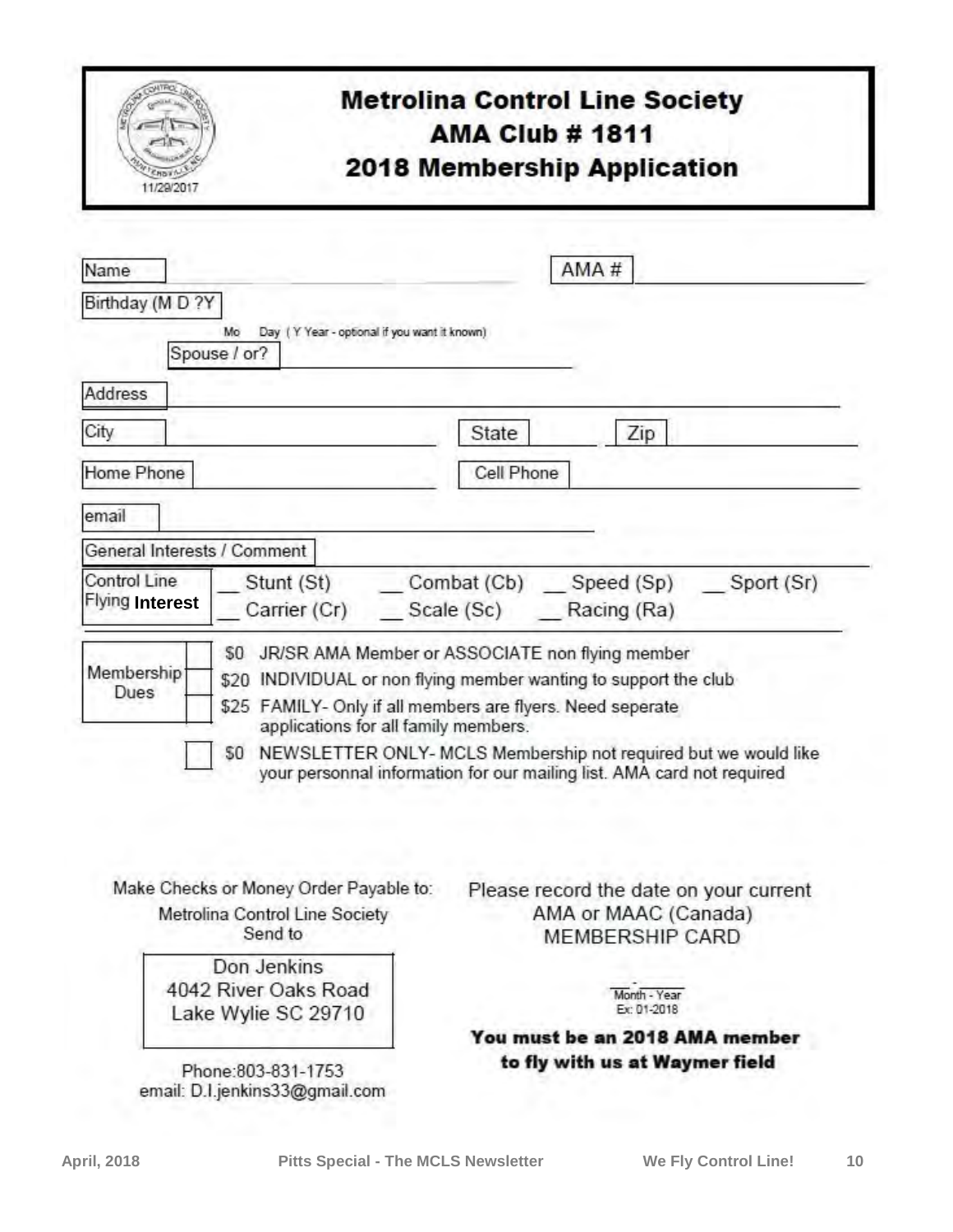



Non-member visitors can close the Log-In nag window. Click the **"Do not display again"** button. **Guests can post in the "General Questions" forum**

**Stuka Stunt Works** - [www.cstunt.com/htdocs/dc/dcboard.php](http://www.clstunt.com/htdocs/dc/dcboard.php)

**Brotherhood of the Ring -** <http://brotherhoodofthering.info/>

**Airfield Models** - <http://www.airfieldmodels.com/> One of the best sources of modeling and building explanations and illustrations on the web

**PAMPA -** <http://www.pampacl.org/> You must be a member of PAMPA to access many areas of this valuable site

**AMA - Academy of Model Aeronautics** -<https://www.modelaircraft.org>

**Brodak -** [www.brodak.com](http://www.brodak.com/) Complete Control Line hobby shop and manufacturer of supplies and kits

**Sig Manufacturing** -<sigmfg.com>

**Bob Machado's Museum and Gallery:** [www.hobbyistparadise.com.](http://www.hobbyistparadise.com)

**Phil Brown's Web site**: [www.mastercontrollinelinksite.info/](http://www.mastercontrollinelinksite.info/clhomepage.html)  A complete listing of control line web sites.

**Tulsa Glue Daubers Website** - [www.tulsacl.com/](http://www.tulsacl.com/)

**Flying Lines Website** - <http://flyinglines.org/> Great site out of the Northwest. Lots of columns on all aspects of CL modeling.

#### **Pitts Special Archives, all back issues plus the annual club Calendar of events and contest flyers:**

**[https://www.dropbox.com/sh/b66ijo7zsvrfqp9/](https://www.dropbox.com/sh/b66ijo7zsvrfqp9/AAD5XUYeMXHoTDgtKsajRThNa?dl=0) [AAD5XUYeMXHoTDgtKsajRThNa?dl=0](https://www.dropbox.com/sh/b66ijo7zsvrfqp9/AAD5XUYeMXHoTDgtKsajRThNa?dl=0)**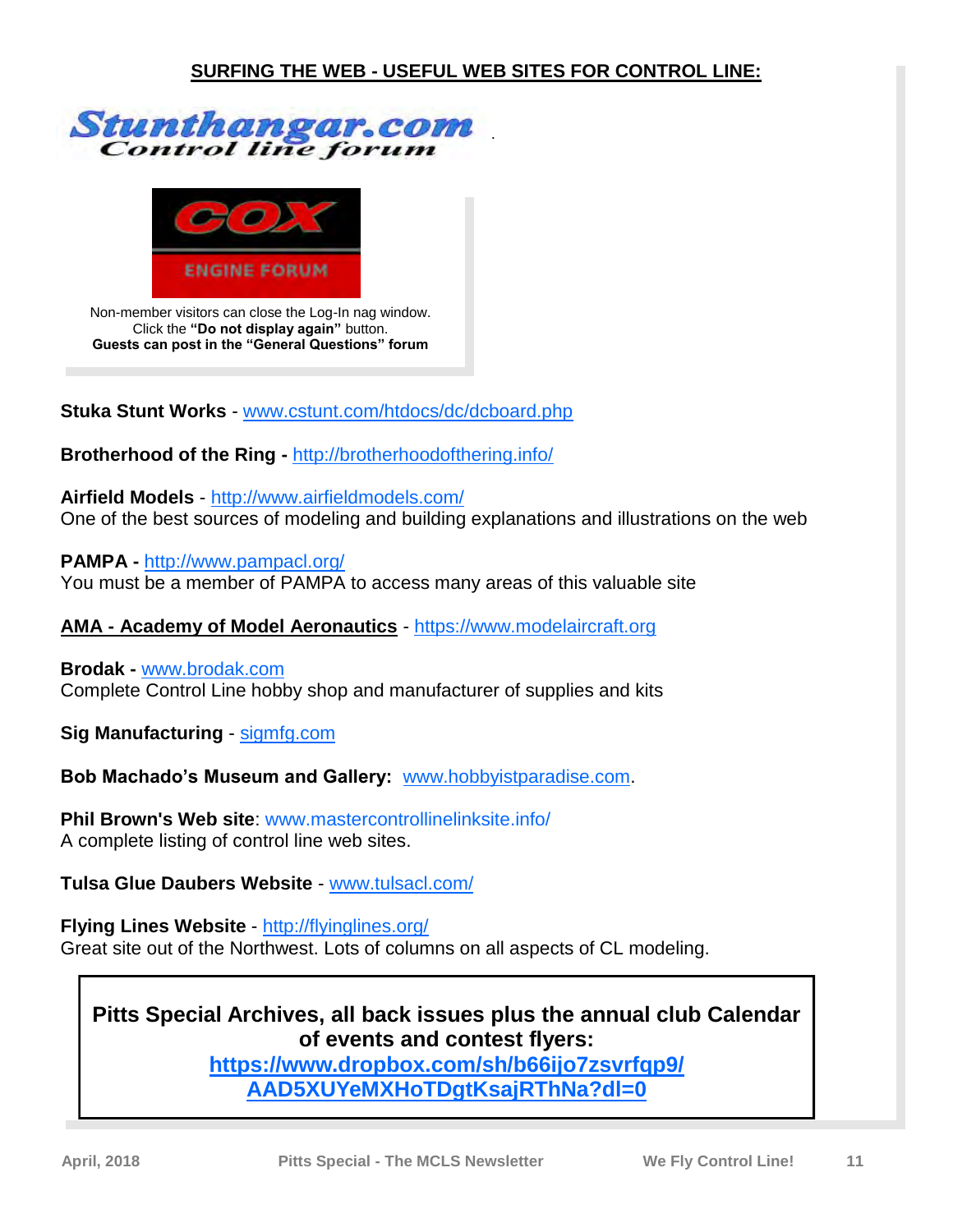#### **VENDORS' CORNER**

The following are club members and frequent contest attendees who provide parts, tools and supplies.

- **Norine Armish** Phone:717-805-4457. Email: [karmish@ptd.net](mailto:karmish@ptd.net) We are a small, neighborhood shop in Selinsgrove, PA. I do artwork on wood, tin and slate, and I have two associates who do stained glass and crochet. Website: https://www.facebook.com/ArmishsCountryStar
- **Phil Cartier** Phone: 717-566-3810. Email: [philcartier@earthlink.net](mailto:philcartier@earthlink.net) Combat & Stunt kits, Cores & misc. combat & Stunt CL items. Website: <http://home.earthlink.net/~philcartier/webcat/catalog.html>
- **Tom Dixon** Phone: 770-592-3279. Email: [bdixon@mindspring.com.](mailto:bdixon@mindspring.com) (Does not use email-Call) Plans and accessories for the stunt flyer. Double Starr engine importer. Stunt eng. mods. Website: <http://tomdixon.tripod.com/tomdixon.htm>
- **Bob Krug** Phone: 923-696-1291. Email: [rlkrupa@sbcglobal.net](mailto:rlkrupa@sbcglobal.net) Supplies Powermaster fuel and other miscellaneous items for sale at contests. Does not ship fuel. Contact him for contests he will attend.
- **Jim Lee** Phone: 785-266-7714. Email: [jlee9@cox.net](mailto:jlee9@cox.net) Expertly machined parts and tools for model building. Website: [www.leemachineshop.com](VENDORS%20CORNER)
- **Bob Machado** Phone: 508-404-6376. Email: [bobandedy@aol.com.](mailto:bobandedy@aol.com)  Buy /sell CL and everything else from the website info. Also has a model museum. Website: http:// [www.bobmachadosgallery.com](http://www.bobmachadosgallery.com/)
- **Brian Malin** Phone: 321-537-1159. Email: [brian@bmjrmodels.com](mailto:brian@bmjrmodels.com)  Laser cut FF, CL & RC kits. Website: [www.bmjrmodels.com](http://www.bmjrmodels.com)
- **Bill Mandakis** Phone: 336-499-1192. Email: [mandakis@bjm-home.com](mailto:mandakis@bjm-home.com) Brodak distributor Website: <http://www.bjm-home.com/modelshop/openingselectionwindow.html>
- **Randy Smith** Phone: 687-407-9376. Email: [Randyaero@msn.com](mailto:Randyaero@msn.com) Full service stunt items, Engine tuners, Plans, Props. Engines, etc... Website: <http://www.aeroproduct.net>
- **Tom Morris** Phone: 256-820-1983. Email: [ctmorris@cableone.net](mailto:ctmorris@cableone.net) Extensive line of built models. Electric supplier. Tom's supplies are available through <http://stunthanger.com/hobby>
- **Watt Moore (Brodak distributor)**  Phone: 803-789-9430, 803-517-1153 Email: [medplans@truvista.net.](mailto:medplans@truvista.net) He can order anything from the Brodak catalog or may have it in his shop.
- **John Saunders (Brodak distributor)**  Phone: 856-697-0656. Email: [Stiletto46@comcast.net.](mailto:Stiletto46@comcast.net) Look for John at contests with all sorts of CL supplies. Brodak Dealer.



**If you find any broken or erroneous links, addresses or phone numbers, please notify me at [RknRusty@sc.rr.com](mailto:RknRusty@sc.rr.com?subject=Newsletter%20vendors)**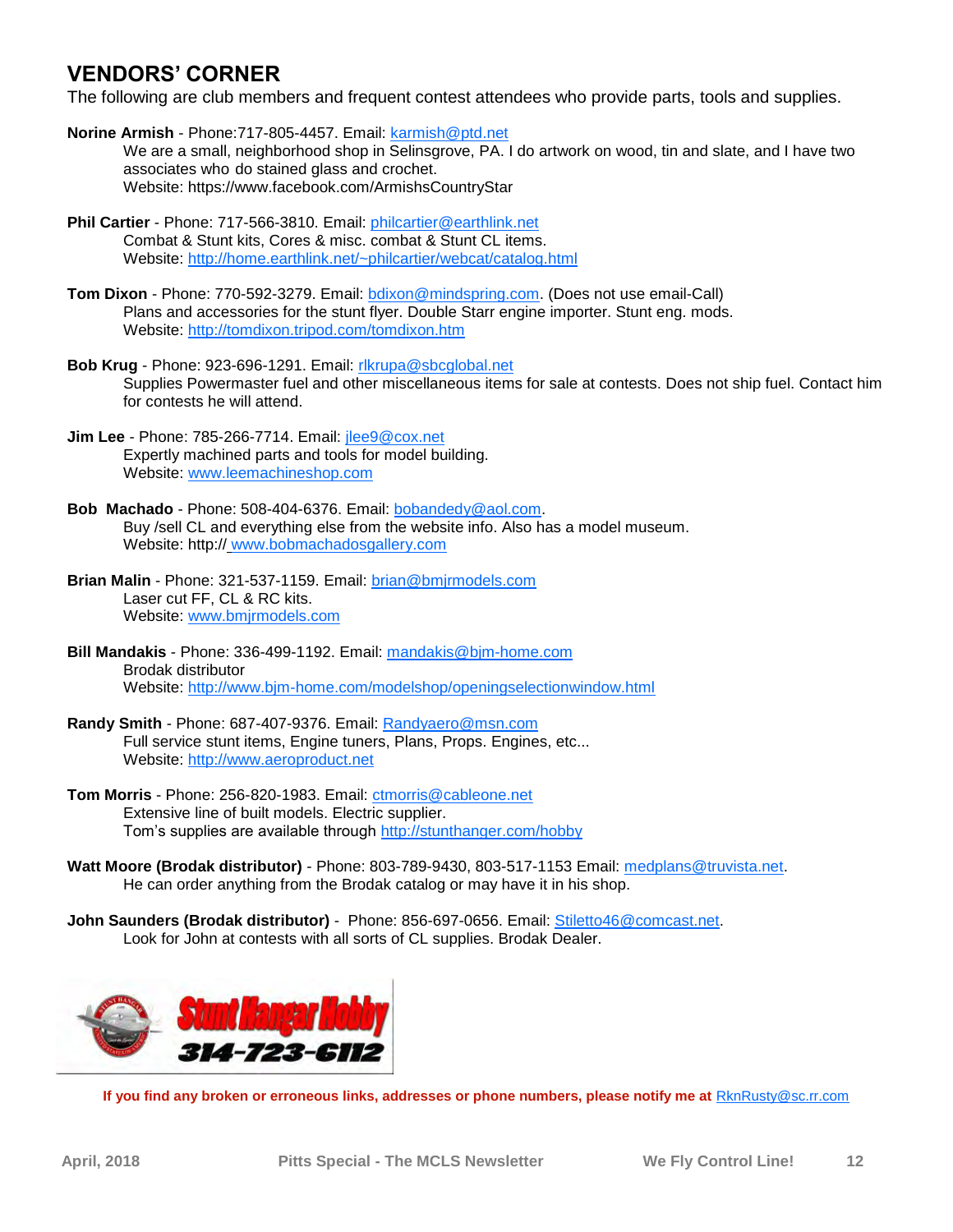#### Directions to Waymer Field in Huntersville, NC

**WAYMER FLYING FIELD 15401 HOLBROOKS rOAD Huntersville, NC** 

#### **Field and Closest Motel Locations**



Interstate 85, Charlotte, NC

## **GPS: [35.401170, - 80.814600](https://www.google.com/maps/place/35%C2%B024)**